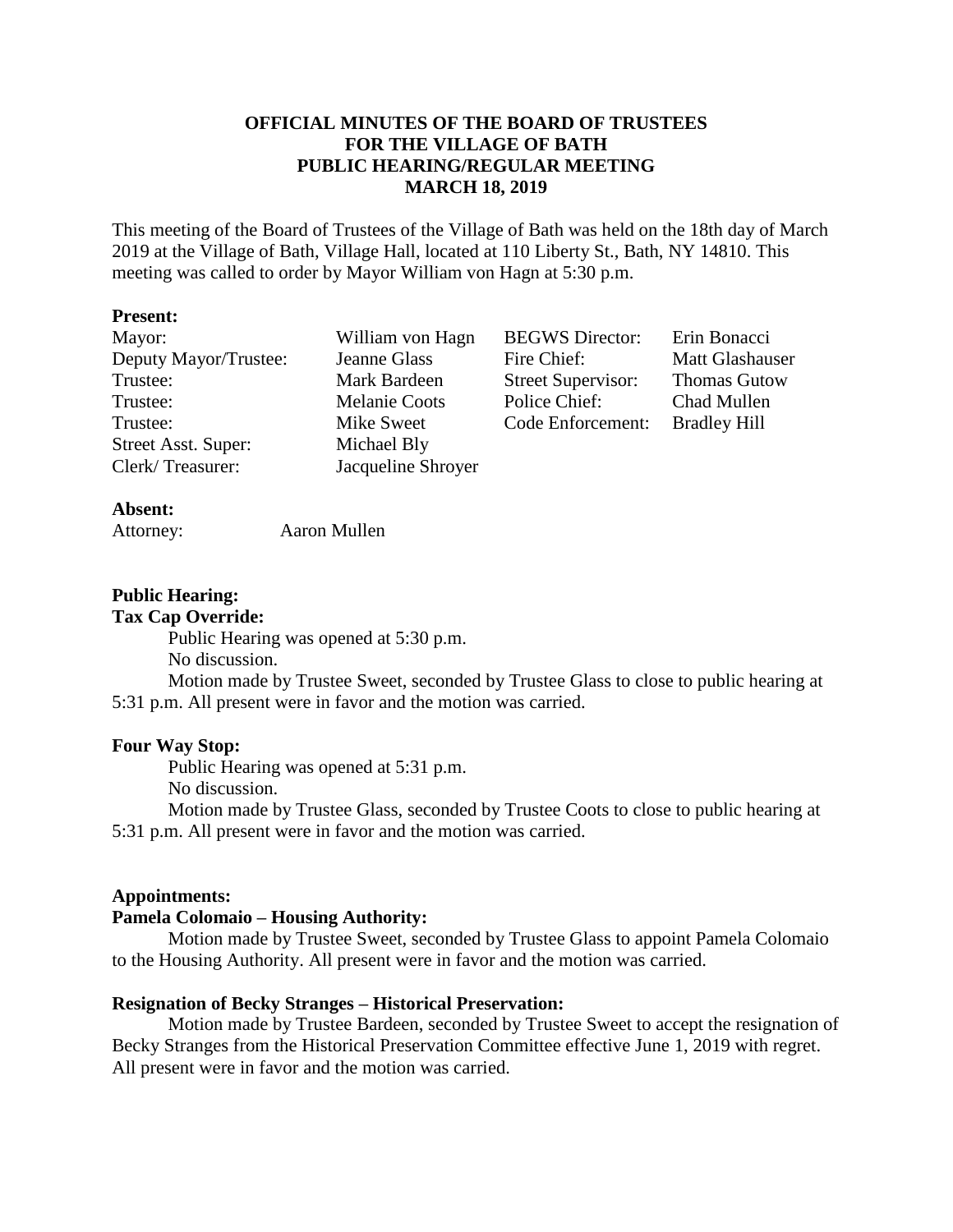## **Correspondence: Bath School Civil War Days:**

Motion made by Trustee Coots, seconded by Trustee Sweet to approve the Bath Middle School to use Mossy Bank Park for their Annual Civil War Re-Enactment on Thursday May 16 and Friday May 17, 2019. All present were in favor and the motion was carried.

## **Bath Cinderella Softball – Sewer Field Request:**

Motion made by Trustee Coots, seconded by Trustee Bardeen to approve the request from the Bath Cinderella Softball League to use the softball field adjacent to the Sewer Plant. All present were in favor and the motion was carried.

## **Bath Ambulance – Pulteney Park Request:**

Motion made by Trustee Coots, seconded by Trustee Bardeen to approve the request from the Bath Ambulance to use Pulteney Park on April 13, 2019 for an Easter Egg Hunt. All present were in favor and the motion was carried.

## **Turtle Beach Sign – Pulteney Park:**

Motion made by Trustee Glass, seconded by Trustee Bardeen to approve the request for the Turtle Beach sign to be at Pulteney Park. All present were in favor and the motion was carried.

## **Kiwanis Club 5K Run May 11:**

Motion made by Trustee Glass, seconded by Trustee Bardeen to approve the Kiwanis Club to hold their Annual 5K Run on May 11, 2019 in the Village of Bath. All present were in favor and the motion was carried.

## **Audit of Bills:**

Motion made by Trustee Glass, seconded by Trustee Sweet to approve the payment of the Village bills in the amount of \$157,798.12 plus the Ranger Outfitters bill for \$618.70 and Steuben County Board of Elections for \$150.25. All present were in favor and the motion was carried.

## **Department Head Reports:**

## **Thomas Gutow, Street Superintendent:**

Street Report was received.

## **Chad Mullen, Police Chief:**

Police Report was received.

## **Bradley Hill, Code Enforcement:**

Code Enforcement Report was received.

Mayor Bill von Hagn recognized Code Officer, Bradley Hill, for his efforts catching up on the fire inspections that were overlooked for several years.

## **Matthew Glashauser, Fire Chief:**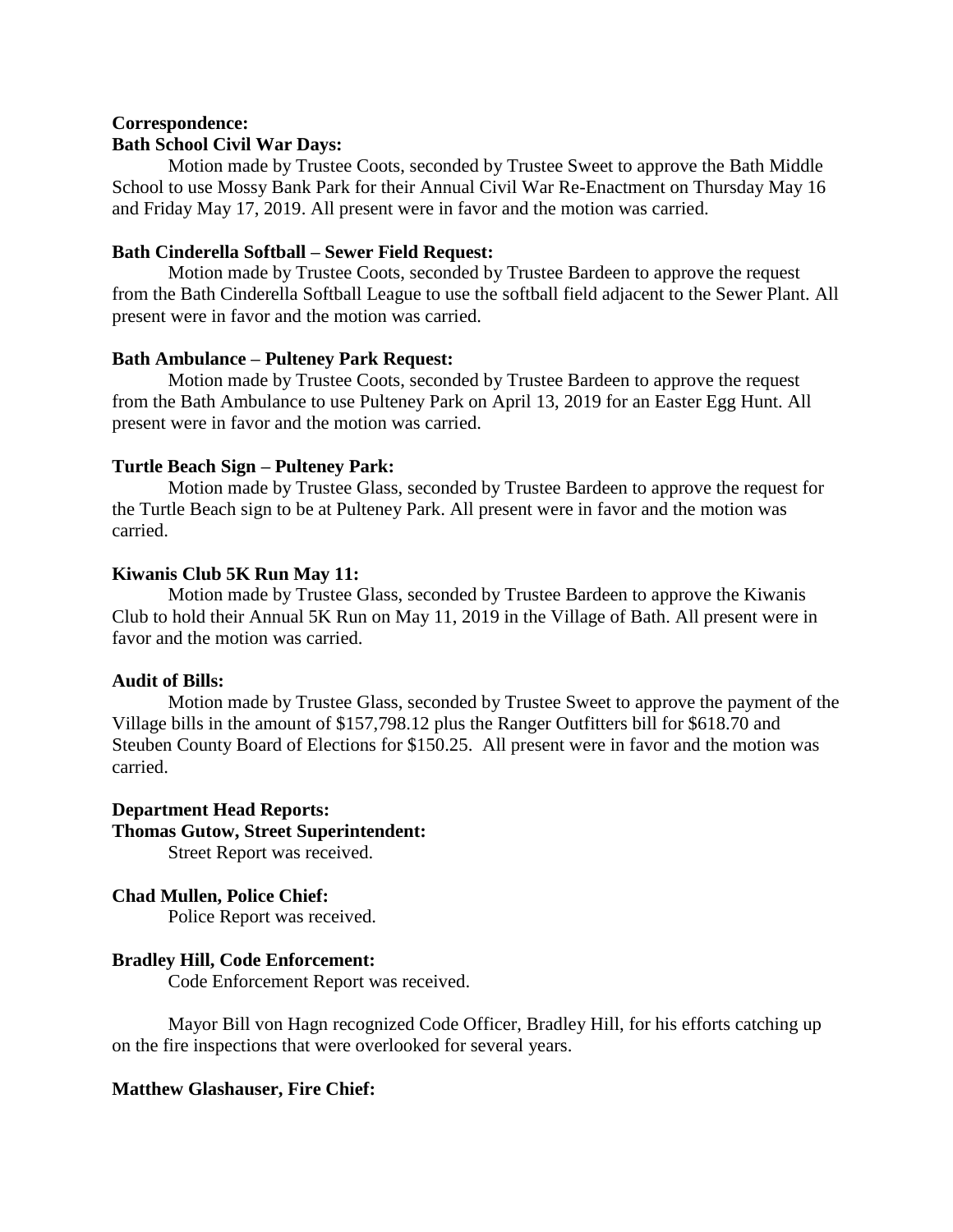Fire Department Report was received.

## **Erin Bonacci, BEGWS Director:**

BEGWS Minutes were received.

## **Jacqueline Shroyer, Clerk/Treasurer Report:**

Clerk/Treasurer Report was received.

Motion made by Trustee Bardeen, seconded by Trustee Sweet to approve the following budget modifications. All present were in favor and the motion was carried.

Budget Transfer for \$2,000.00 from A9060.83 HRA – Contract Employees to A1620.413 Buildings – Repairs to cover the extra cost to fix the boiler system.

Budget Transfer for \$1,104.07 from A9015.8 Police Retirement to A3120.2 Police – Equipment to cover the cost of the replacement laptop for the Chief of Police.

Budget Transfer for \$14,459.74 from A1910.4 Unallocated Insurance to A3120.1 Police Personnel to cover Police Officer resignation buyout.

Budget Transfer for \$1,180.00 from A1910.4 Unallocated Insurance to A3120.2 Police Equipment to cover desktop computer.

Budget Transfer for \$10,357.20 from A1910.4 Unallocated Insurance to A5110.2 Street Equipment to cover the cost of the conveyor.

Budget Transfer for \$43,000.00 from A1990.4 Contingent Account to A3120.2 Police Equipment to cover the cost of a police vehicle.

Budget Transfer for \$14,296.55 from A9040.8 Worker's Compensation to A3120.2 Police Equipment to cover the cost of the LiveScan system.

Budget Transfer for \$36,227.50 from A9040.8 Worker's Compensation to A5110.2 Street Equipment to cover the cost of the Street Department Pickup Truck.

Budget Transfer for \$25,758.06 from A9040.8 Worker's Compensation to A5110.2 Street Equipment to cover the cost of the Street Department Backhoe.

Budget Transfer for \$6,500.00 from A9040.8 Worker's Compensation to A3120.2 Police Equipment to cover the cost of another camera.

Budget Transfer for \$15,000.00 from A9040.8 Worker's Compensation to A3120.2 Police Equipment to cover the cost of police radios.

**Committee Reports: Mayor von Hagn:**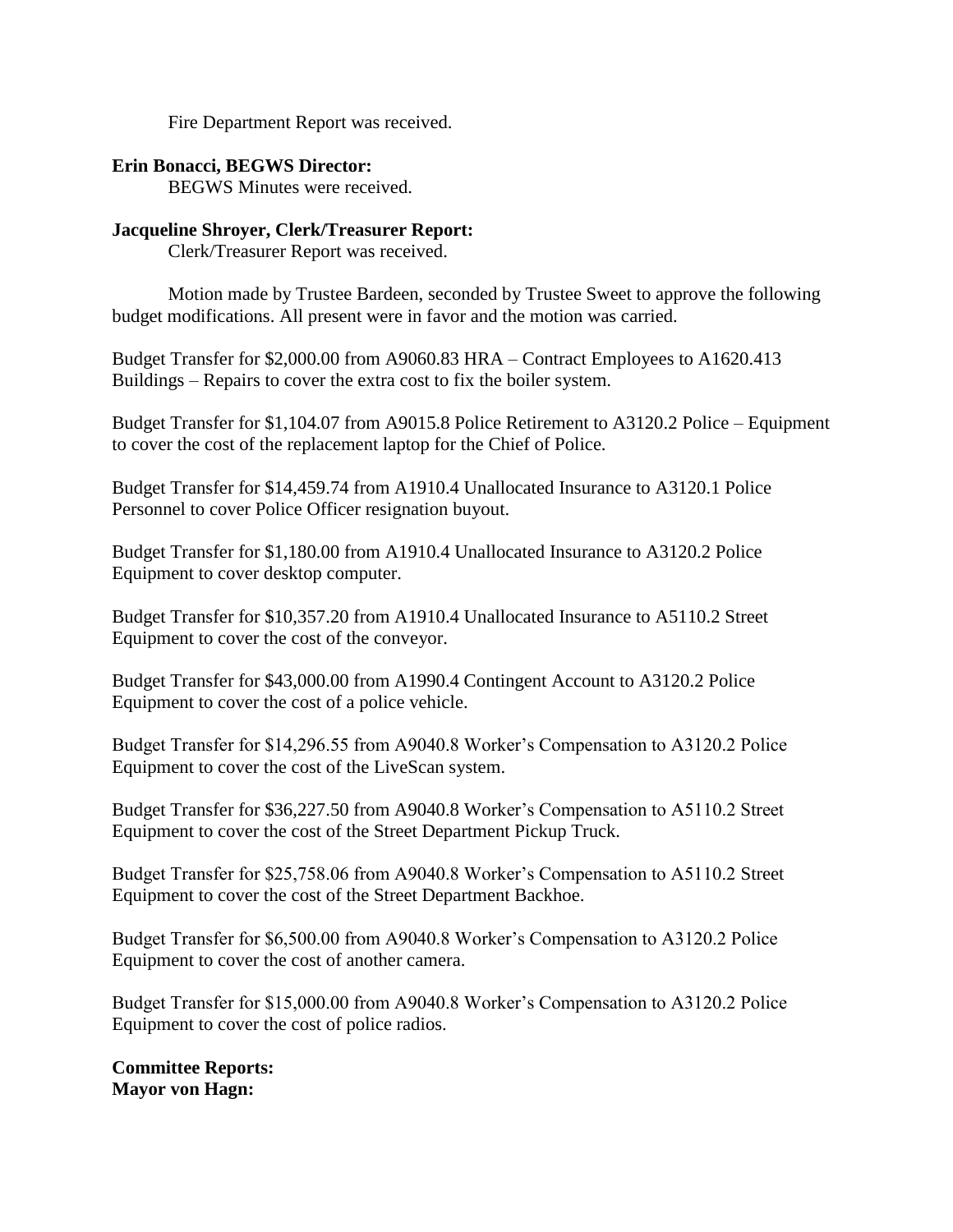#### **Bathroom Upgrades:**

Motion made by Trustee Glass, seconded by Trustee Sweet to approve the Village to go out to bid for the bathroom upgrades once the designs are completed. All present were in favor and the motion was carried.

### **New Business: Tax Cap Override:**

There was no motion for the tax cap override as the Board of Trustees has kept the budget under 2%.

## **Four Way Stop Local Law 1 of 2019:**

#### RESOLUTION VILLAGE OF BATH BOARD OF TRUSTEES BATH, NEW YORK

#### DATE APPROVED: Monday, March 18, 2019 INTRO. DATE: Monday, March 18, 2019

| <b>INTRODUCED BY:</b> | Trustee Bardeen        |     |     |         | <b>SECONDED BY:</b> Trustee Sweet |  |
|-----------------------|------------------------|-----|-----|---------|-----------------------------------|--|
| VOTE:                 | Mayor von Hagn         | Aye | Nay | Abstain | Absent                            |  |
|                       | <b>Trustee Glass</b>   | Aye | Nay | Abstain | Absent                            |  |
|                       | <b>Trustee Bardeen</b> | Aye | Nay | Abstain | Absent                            |  |
|                       | Trustee Coots          | Aye | Nay | Abstain | Absent                            |  |
|                       | <b>Trustee Sweet</b>   | Aye | Nay | Abstain | Absent                            |  |

#### **TITLE: Final Adoption of Local Law No. 1 of 2019, Creating a Four-Way Stop at the Intersection of Purdy Street and McMaster Street:**

**WHEREAS**, residents of the Village of Bath have expressed concerns about the lack of a four-way stop at the intersection of Purdy Street and McMaster Street; and

**WHEREAS**, there has been presented to the Bath Village Board of Trustees a proposal to create as fourway stop at the intersection of Purdy Street and McMaster Street; and

**WHEREAS**, the Board has the authority pursuant to NY VTL § 1682 to place and maintain trafficcontrol devices in conformity with the state manual and specifications;

**WHEREAS**, in the Board did resolve on February 20, 2019 to set a public hearing for March 18, 2019, and did conduct the public hearing, and all persons appearing were given the opportunity to be heard; and

**WHEREAS**, the Board, in consultation with the Village Street Superintendent, has found that it would increase the safety of motorists in the Village of Bath if the said intersection was a four-way stop;

#### **NOW THEREFORE, BE IT**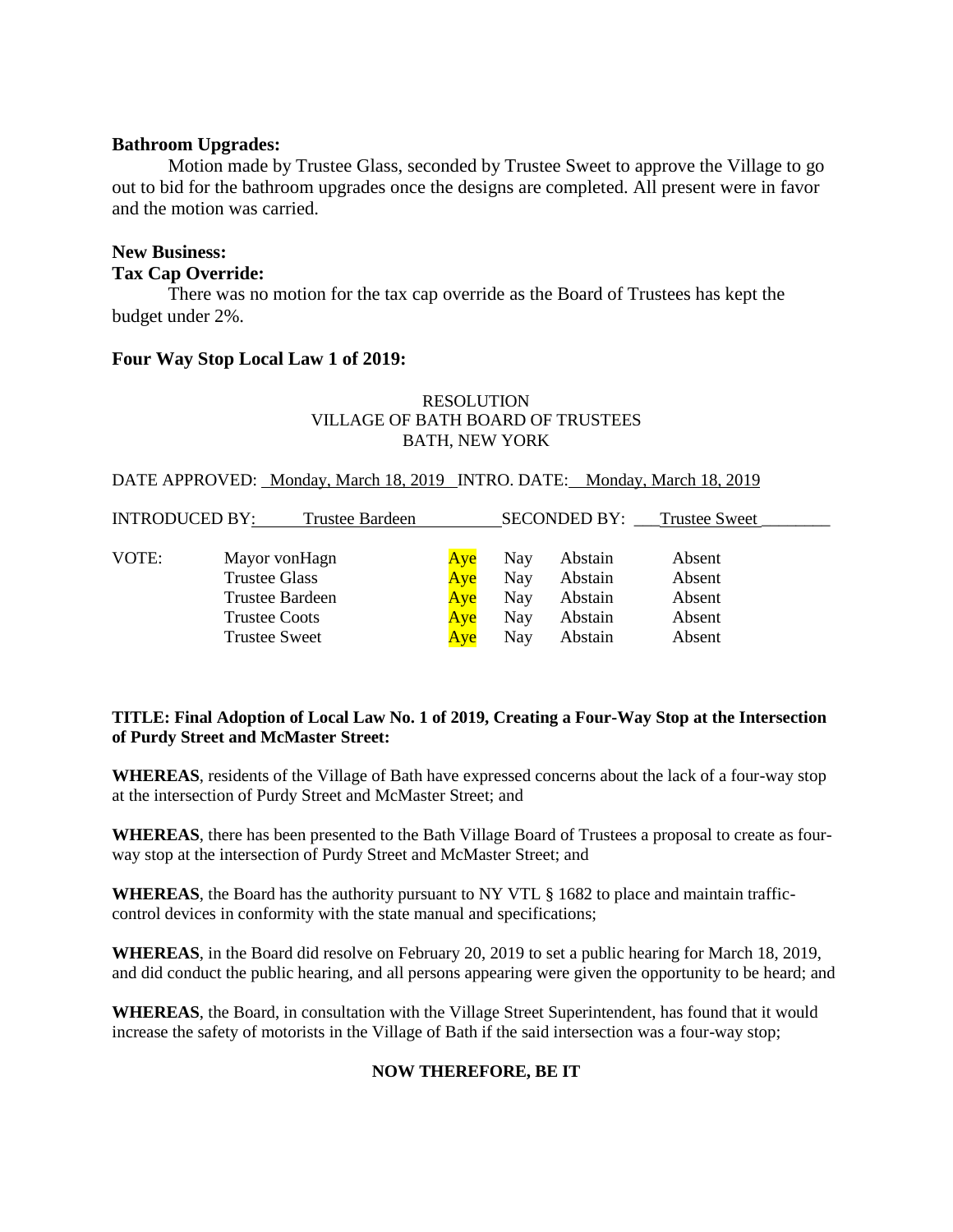**RESOLVED** that the Village of Bath Local Law No. One for the year 2019, Creating a Four-Way Stop at the Intersection of Purdy Street and McMaster Street, is hereby adopted.

#### **Approve Mowing Bid:**

Motion made by Trustee Sweet, seconded by Trustee Bardeen to approve the mowing bid from JB Stopka Property Maintenance & Landscaping Ltd. for \$8,740.00 per year for 2 years. All present were in favor and the motion was carried.

### **Colin Taft – Crimes against Children Training:**

Motion made by Trustee Coots, seconded by Trustee Glass to approve Criminal Investigator, Colin Taft to go to the Crimes again Children Training in Albany from April 1 through April 5, 2019. All present were in favor and the motion was carried.

#### **Chad Mullen – NYS Intelligence Summit:**

Motion made by Trustee Glass, seconded by Trustee Coots to approve Chief of Police, Chad Mullen, to go to the NYS Intelligence Summit in Lake George from April 23 through April 25, 2019. All present were in favor and the motion was carried.

### **Budget Modification Policy:**

Motion made by Trustee Glass, seconded by Trustee Sweet to approve the budget modification policy. All present were in favor and the motion was carried.

### **HPC Annual Report:**

Motion made by Trustee Sweet, seconded by Trustee Bardeen to approve the historical preservation commission annual report for fiscal year 2018 (October 1, 2017 – September 30, 2018). All present were in favor and the motion was carried.

#### **Set Public Hearing on 2019-2020 budget:**

Motion made by Trustee Glass, seconded by Trustee Bardeen to set up a public hearing on the 2019-2020 budget for April 1, 2019 at 5:00 p.m. All present were in favor and the motion was carried.

#### **Go out to Bid for Street Vehicle:**

Motion made by Trustee Coots, seconded by Trustee Glass to approve for the street superintendent, Thomas Gutow, to go out to bid for the Street Pickup Truck. All present were in favor and the motion was carried.

## **Go out to bid for Police Vehicle:**

Motion made by Trustee Glass, seconded by Trustee Coots to approve for the chief of police, Chad Mullen, to go out to bid for a police vehicle. All present were in favor and the motion was carried.

## **Approve Highway School:**

Motion made by Trustee Glass, seconded by Trustee Coots to approve Street Superintendent, Thomas Gutow, to attend Highway School on June 3 through June 5, 2019 in Ithaca, NY. All present were in favor and the motion was carried.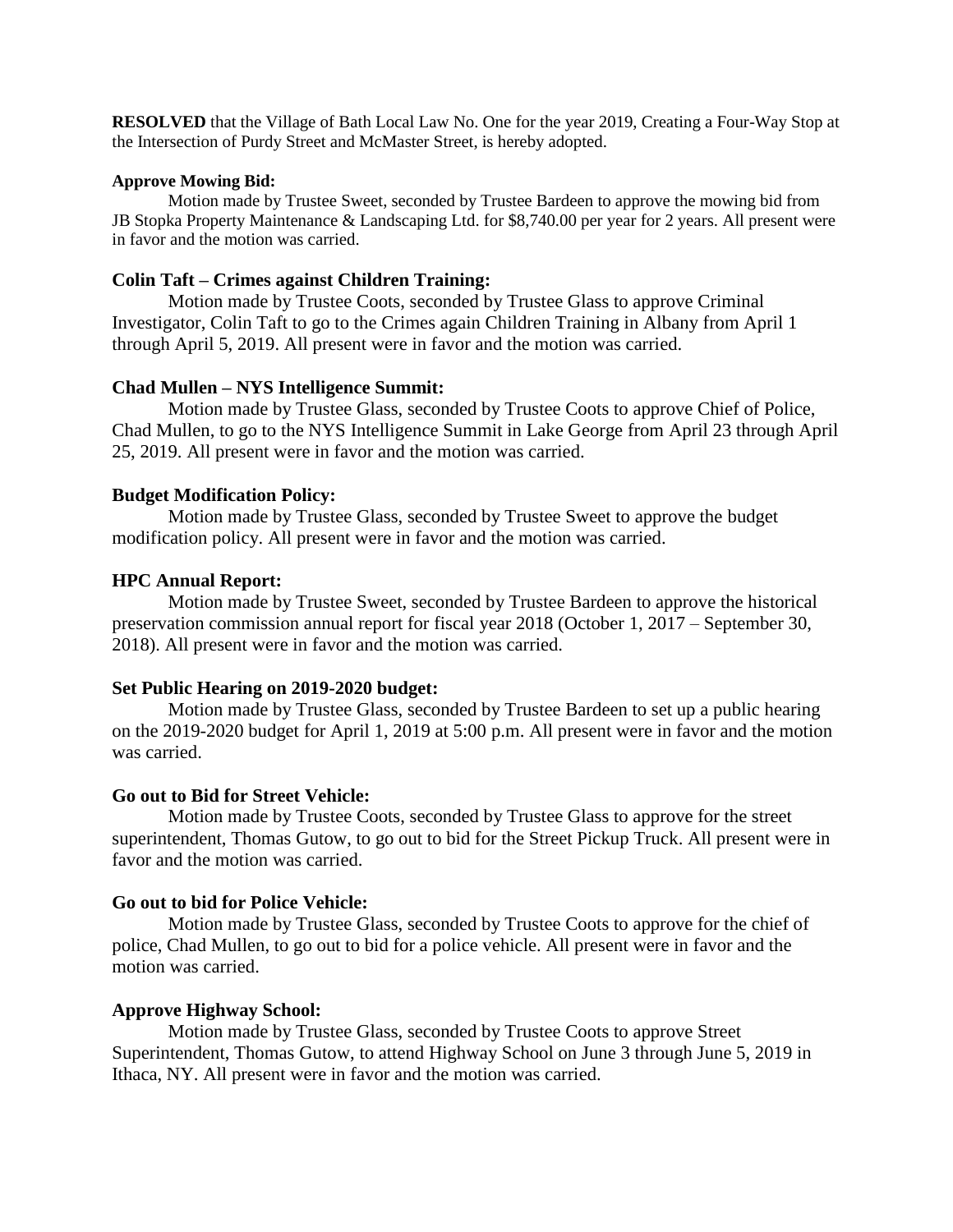#### **Compost Opening Early:**

Motion made by Trustee Sweet, seconded by Trustee Bardeen to open the compost site early starting Saturday April 13, 2019, weather permitting. All present were in favor and the motion was carried.

#### **Town of Bath Lease Agreement 2019:**

Motion made by Trustee Bardeen, seconded by Trustee Sweet to approve the Town of Bath Lease Agreement for 2019. All present were in favor and the motion was carried.

#### **Arnot Health Recognition Letter:**

Motion made by Trustee Bardeen, seconded by Trustee Sweet to approve the Mayor, William von Hagn, to sign a letter recognizing Arnot Health Nurses in celebration of National Nurses Week. All present were in favor and the motion was carried.

#### **New Equipment Purchases:**

Motion made by Trustee Bardeen, seconded by Trustee Glass to approve the purchase of a conveyor for \$10,357.20 for the street department. All present were in favor and the motion was carried.

Motion made by Trustee Coots, seconded by Trustee Sweet to approve the purchase of a backhoe for the 2 year buyback for \$25,758.06. All present were in favor and the motion was carried.

Motion made by Trustee Glass, seconded by Trustee Sweet to approve the purchase of a new desktop computer for the police department for \$1,180.00. All present were in favor and the motion was carried.

Motion made by Trustee Bardeen, seconded by Trustee Glass to approve the purchase of the LiveScan system for the police department for \$14,296.55. All present were in favor and the motion was carried.

#### **Adjourn Regular Meeting/Executive Session:**

Motion made by Trustee Bardeen, seconded by Trustee Glass to adjourn the regular meeting of the Board of Trustees of the Village of Bath at 6:45 p.m. to go into executive session for personnel and contracts. All present were in favor and the motion was carried.

#### **Return to Regular Session:**

Motion made by Trustee Glass, seconded by Trustee Bardeen to return to regular session at 7:14 p.m. All present were in favor and the motion was carried.

#### **Personnel Policies:**

Motion made by Trustee Bardeen, seconded by Trustee Sweet to approve the personnel policy for the Chief of Police, Chad Mullen. All present were in favor and the motion was carried.